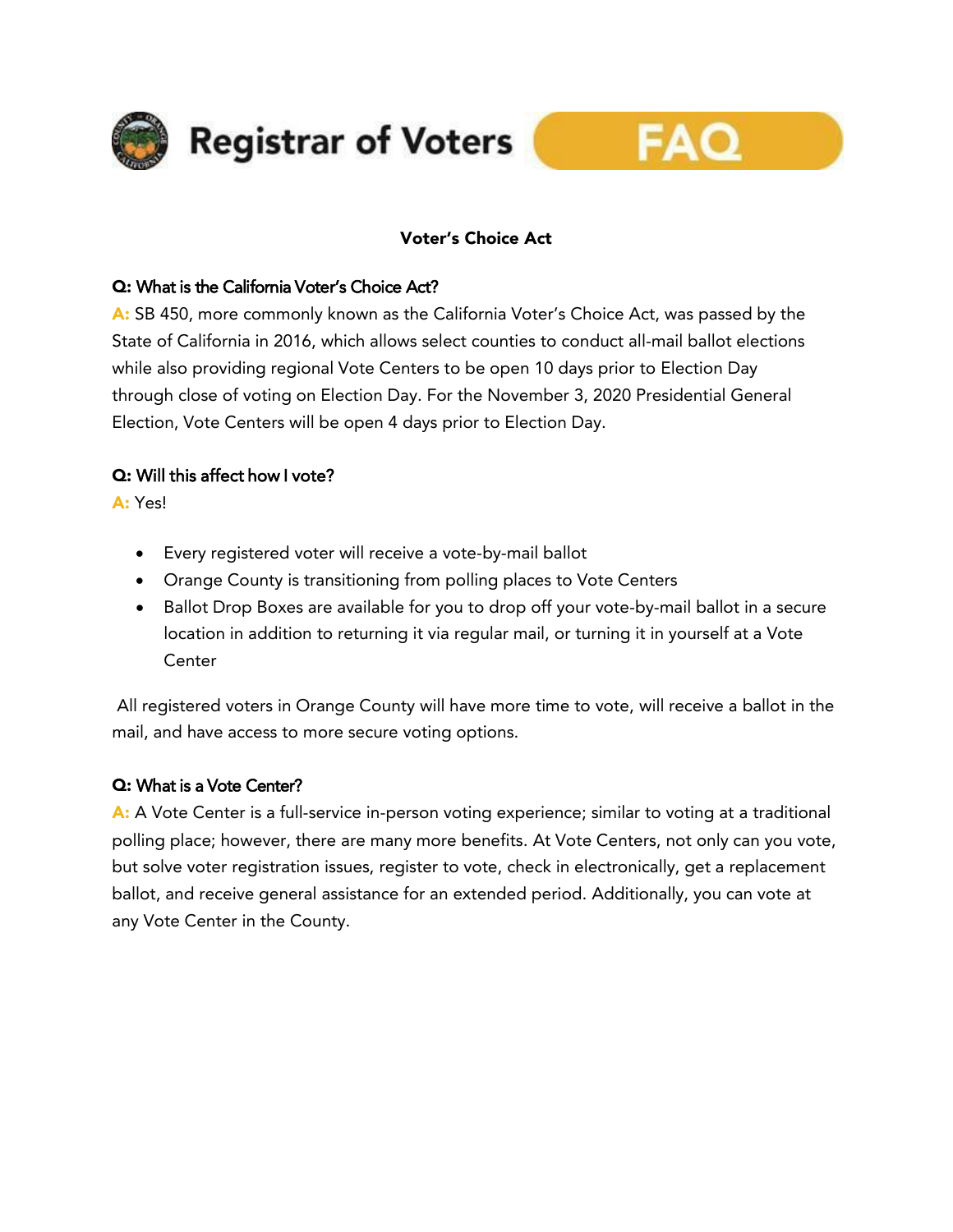#### Q: What are the benefits of moving from polling places to Vote Centers?

A: Vote Centers are designed to improve the voter experience. While polling places have been a mainstay of voting for many years, the use of them has dropped dramatically in the past 20 years. Voters have gravitated towards more convenience, choosing instead to receive a vote-by-mail ballot and in many instances drop it off at a polling place, rather than vote inperson. Vote Centers adapt to these changes and offer many more conveniences.

### Vote Centers

#### Q: What services are offered at a Vote Center?

A: The following services are offered at Vote Centers: secure electronic check-in, electronic voting system, drop off ballot at any site, accessible voting options, ballot on-demand, trained employees, ability to vote at any location, and multi-day voting.

#### Q: If Vote Centers are not area specific, how will I get a ballot that is specific to me?

A: Voters still receive ballots that are based on their registered address and the assigned precincts regardless of which Vote Center they visit.

#### Q: What are the dates and hours for Vote Centers?

A: All Vote Centers will open 4 days before Election Day with extended hours from 8:00am-8:00pm. On Election Day, all Vote Centers will be open from 7:00am-8:00pm.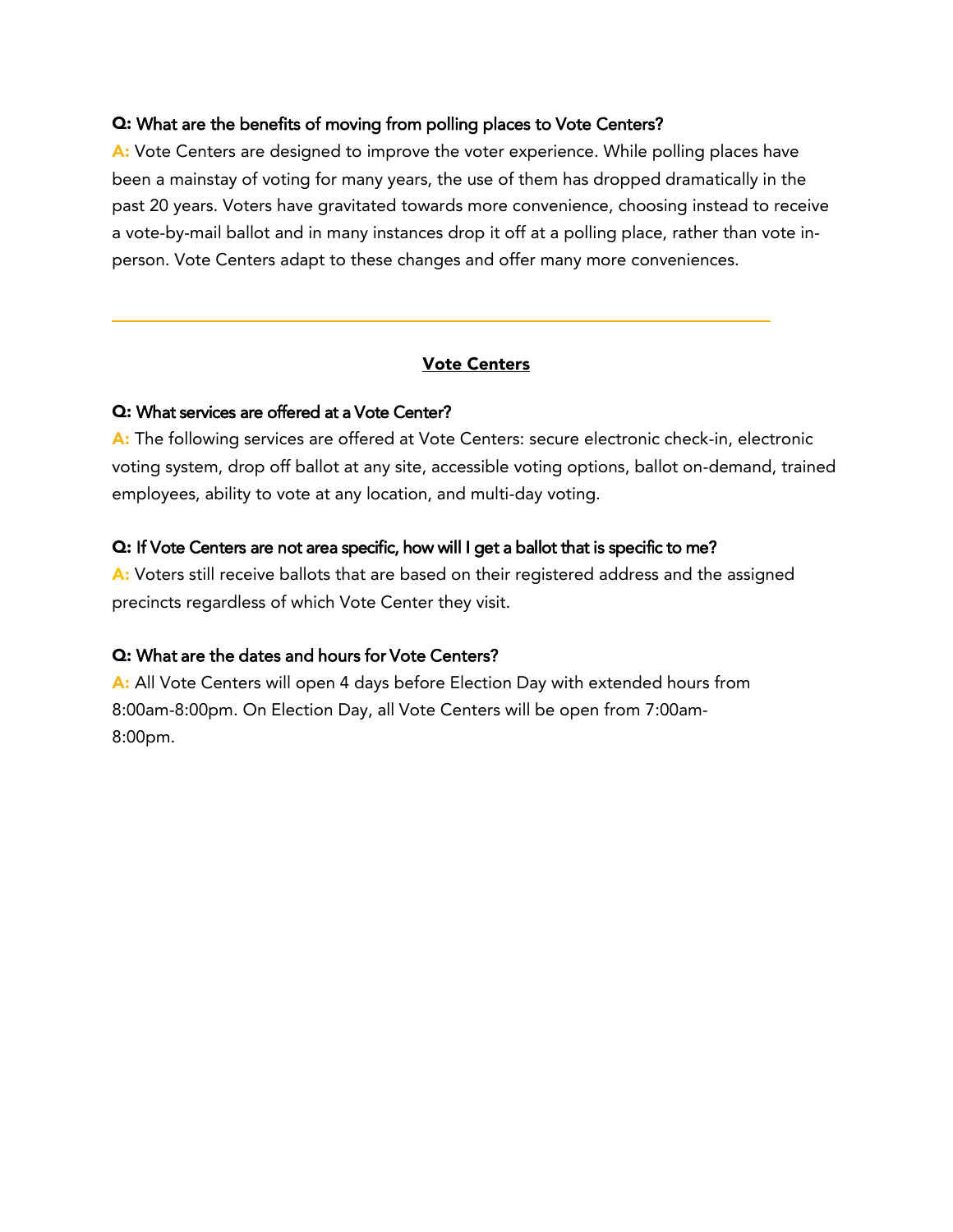#### Q: How did you determine where Vote Centers will be located?

A: Site selection considerations required by law include proximity to: public transportation, communities with historically low vote-by-mail usage, population centers, language communities, voters with disabilities, communities with low rates of household vehicle ownership, low-income communities, and communities that may need access to same day voter registration. We also took into consideration: access to free parking at Vote Centers, the distance and time a voter must travel by public transit or car, the need for alternate methods for voter with disabilities, traffic patterns, and more.

The Orange County Registrar of Voters Office received feedback from our Roadshow to Vote Centers meetings, Community Workshops, surveys conducted during outreach and community engagement events, online surveys, and suggestions from the public as well. Additionally, the Registrar's office has had locations volunteer to host Vote Centers. The feedback we received from surveys, suggestions, Vote Center meetings, Community Workshops, and our staff allowed us to combine data to determine the best site selections.

### Q: How do I find a list or map of available Vote Centers?

A: Please visit ocvote.com/votecenter for a map of Vote Centers. Registered voters will also receive a Voter Information Guide in the mail with list of Vote Centers and Ballot Drop Boxes.

#### Q: What do I need to bring with me to a Vote Center in order to vote?

A: Registered voters do not need to bring anything to the Vote Center to vote. However, if you are a first-time voter, you will need to bring in proof of residency per federal law.

### Q: What type of voting system will be used at Vote Centers?

A: The voting system is a paper-based system that utilizes an electronic check-in to look up voters. An electronic check-in allows all voters the opportunity to vote at any Vote Center in the county regardless of which Vote Center is closest to their residential address. Once the voter is found within our system, we will print them their specific paper ballot with the measures and contests the voter is eligible to vote on.

### Q: Are any other counties in California moving to a Vote Center model?

A: The following counties will be operating the Vote Center model: Amador, Calaveras, Butte, El Dorado, Fresno, Los Angeles, Madera, Mariposa, Napa, Nevada, Sacramento, San Mateo, Santa Clara, and Tuolumne. In 2020, over half of the CA electorate will be voting under the Vote Center Model.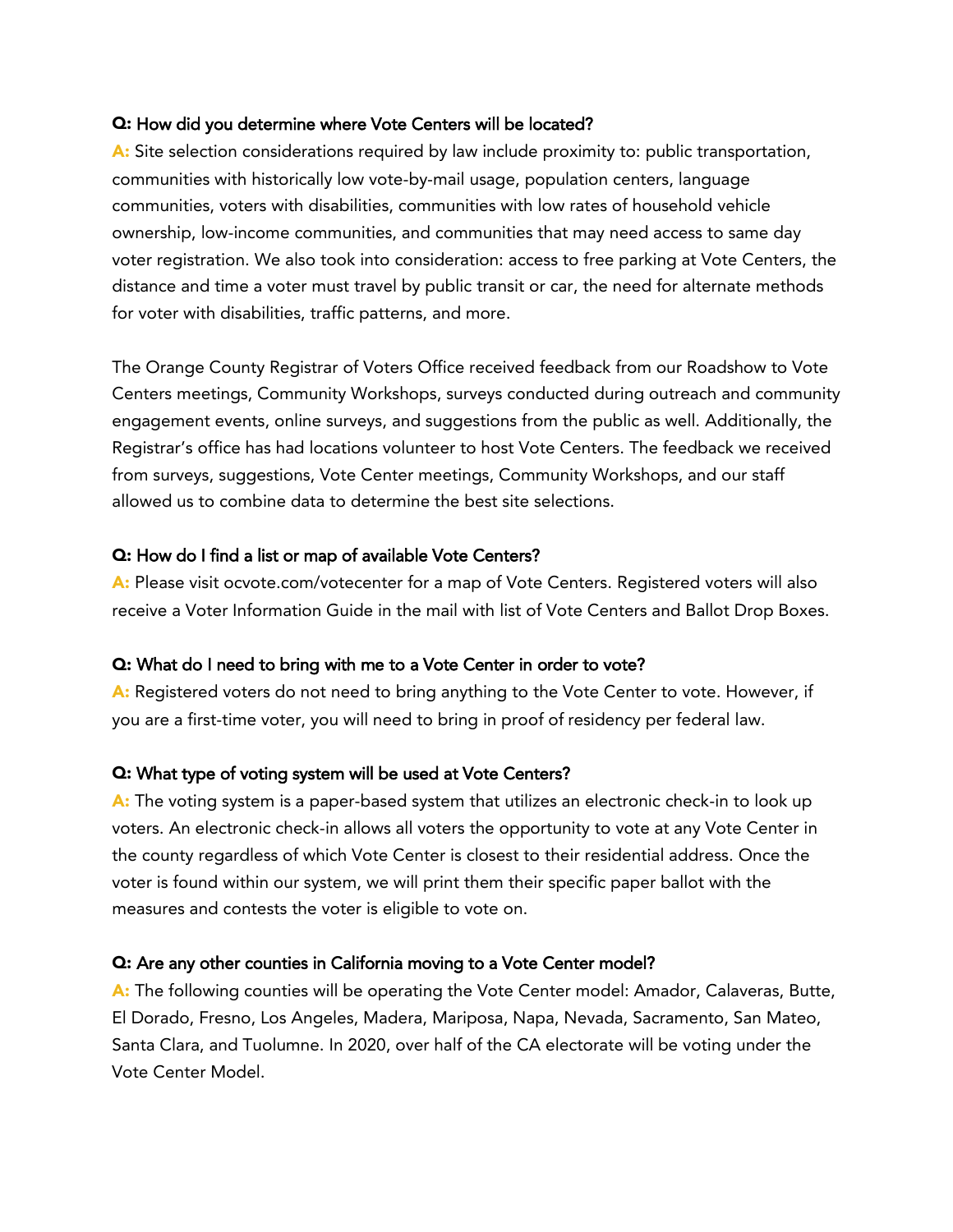# Vote-By-Mail

#### Q: Will all voters in Orange County receive a vote-by-mail ballot?

A: Yes, all voters in Orange County will receive a vote-by-mail ballot. Voters may not opt out of receiving a vote-by-mail ballot.

# Q: What do I do if my current address is different from the address listed on my voter registration?

A: To update to a current address, you will need to re-register to vote, either online or in person at our office or at a Vote Center.

#### Q: What are my options for turning in a vote-by-mail ballot?

A: You can turn in your vote-by-mail ballot via United State Postal Service, drop it off at a ballot drop box, at a Vote Center, or at the Registrar of Voters' office.

#### Q: Will I need to pay postage to mail my ballot though the United States Postal Service?

A: No postage is necessary for mailing in your ballot via United State Postal Service. Additionally, you can drop it off at any of our Ballot Drop Box locations, Vote Center locations, or in person at the Registrar of Voters' office.

#### Q: What do I do with my vote-by-mail ballot if I want to vote in person at a Vote Center?

A: You may surrender your vote-by-mail ballot at a Vote Center to a Vote Center Representative and proceed to vote in person. If you forget to bring your vote-by-mail ballot to surrender, you will spoil and dispose of it at home.

#### Q: What is done with vote-by-mail ballots that are surrendered at Vote Centers?

A: Vote-by-mail ballots that are surrendered at Vote Centers are spoiled and not counted.

#### Q: How can I track my vote-by-mail ballot?

A: To track your vote-by-mail ballot, you can our award-winning OC Ballot Express program online on ocvote.com/track.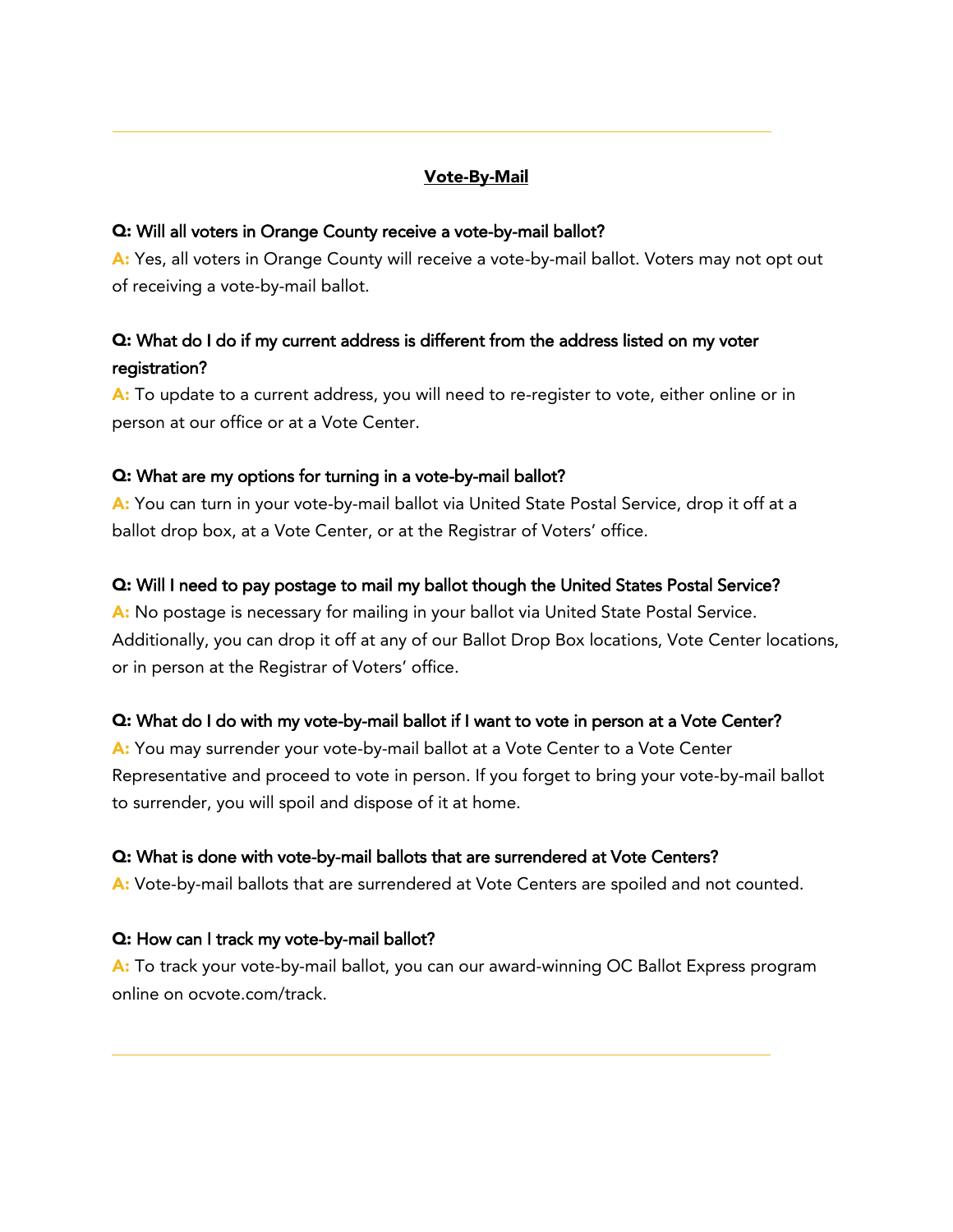#### Ballot Drop Boxes

#### Q: How do ballot drop boxes work?

A: Ballot drop boxes are a great way to deliver your ballot to the Registrar of Voters without having to stop into a Vote Center. These secure drop boxes serve as an excellent solution to return your ballot directly to the Registrar of Voters.

#### Q: Where will ballot drop boxes be located?

A: Like Vote Centers, ballot drop boxes will be located with the community in mind. Ballot Drop Boxes site considerations include proximity to public transit, communities with historically low vote by mail usage, voters with disabilities, low-income communities, and more. For a map of where the ballot drop boxes are located, visit ocvote.com/votecenter

#### Q: How often are ballots collected from ballot drop boxes?

A: For the first 26 days of voting, ballots will be collected from Ballot Drop Boxes every 48 hours. During the final days, ballots will be collected every 24 hours.

#### Q: How do you secure votes that have been placed in a ballot drop box?

A: The majority of ballot drop boxes are placed in high traffic locations. Every effort is being made to place them in locations with existing security camera coverage. Additionally, ballot drop boxes are made with military grade steel and have anti-graffiti coating on them.

### Language Translation Information

### Q: Can I get my ballot in my preferred language?

A: Orange County provides translated ballots in Spanish, Vietnamese, Chinese, and Korean. Translated reference ballots are available for select precincts in Tagalog, Japanese, Hindi, Gujarati and Farsi (Persian). If you've marked that you would like material sent to you in your preferred language when you registered to vote, then you will receive your ballot in your preferred language. If not, you can update your registration by re-registering to reflect that you would like your ballot in your preferred language.

If you prefer to vote in person and want a ballot in your preferred language, you can request a ballot in the language at the Vote Center.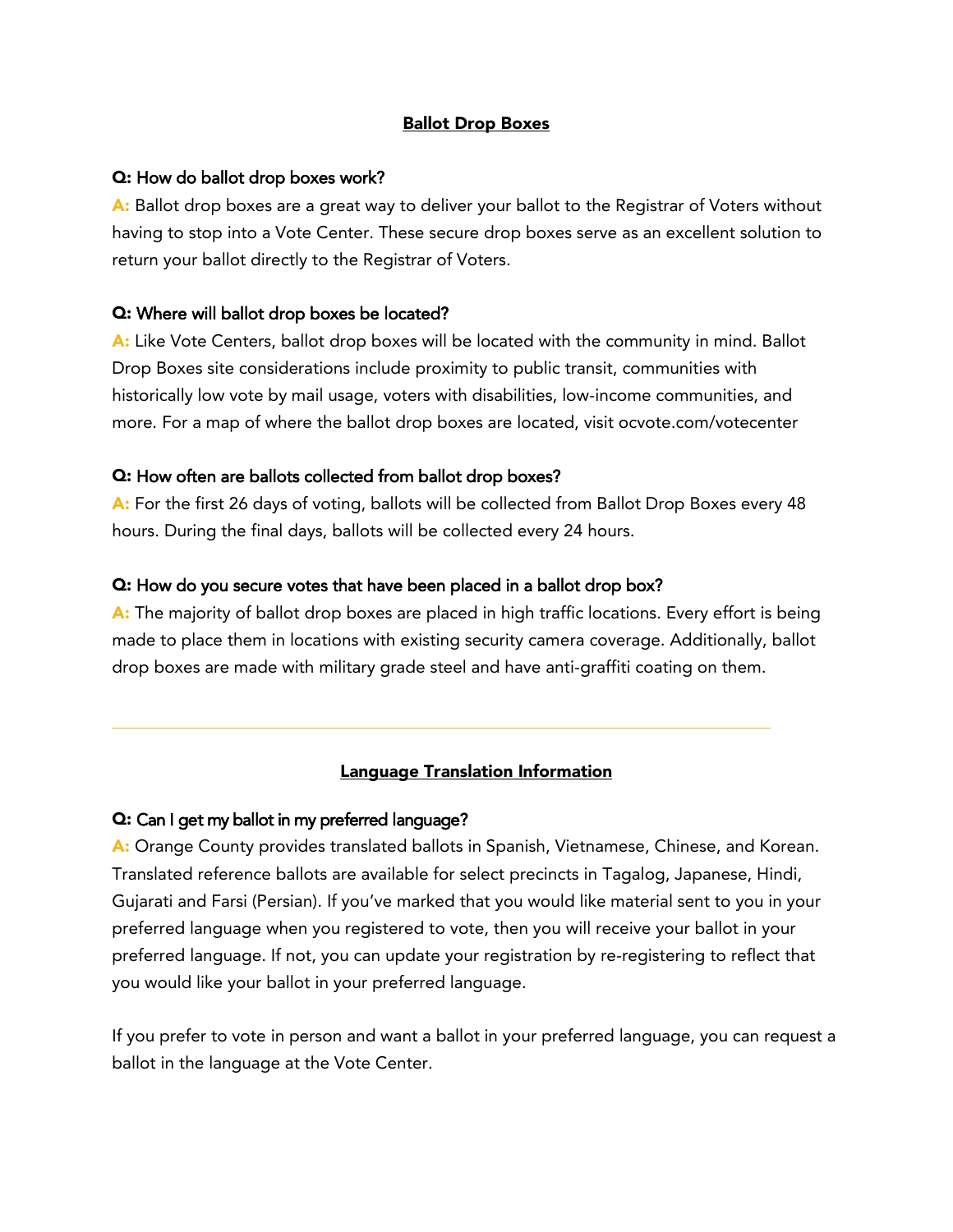#### Q: Will voting assistance at Vote Centers be offered in other languages?

A: Yes, there will be voting assistance in federally mandated languages at Vote Centers which includes Korean, Chinese, Vietnamese, and Spanish. Some Vote Centers may have assistance in Tagalog, Japanese, Hindi, Gujarati, and Farsi (Persian). The level of assistance will vary based on each Vote Center's requirements.

#### Q: How do you determine which languages will be offered at Vote Centers?

A: Orange County must provide bilingual support in Spanish, Chinese, Korean, and Vietnamese in compliance with federal law. The determination to provide ballot materials and support in these languages was issued in 2002 and were made using data from the 2000 U.S. Census under guidelines at forth in Section 203 of the Voting Rights Act. Additionally, we provide limited bilingual support in Farsi (Persian), Hindi, Japanese, Gujarati, and Tagalog, our state mandated languages that is determined by the Secretary of State every four years.

# Q: What if my preferred language is not one of the five languages that are offered at Vote Centers?

A: If your preferred language is not one of the languages that are offered at Vote Centers, you are able to bring someone in with you to provide language assistance at the Vote Center.

### Voter Registration

#### Q: What is the deadline to register to vote for the November 2020 General Election?

A: All voter registration forms must be completed and postmarked by October 19, 2020.

#### Q: Can I register to vote and cast my ballot at the same time?

A: Yes. Through Conditional Voter Registration, it extends existing 15-day registration deadline in California to eligible voters, allowing them to register and vote conditionally 14 days prior to an election and on Election Day. For this election, a voter can register and vote a provisional ballot as a conditional voter at Vote Centers and the Registrar of Voters' office.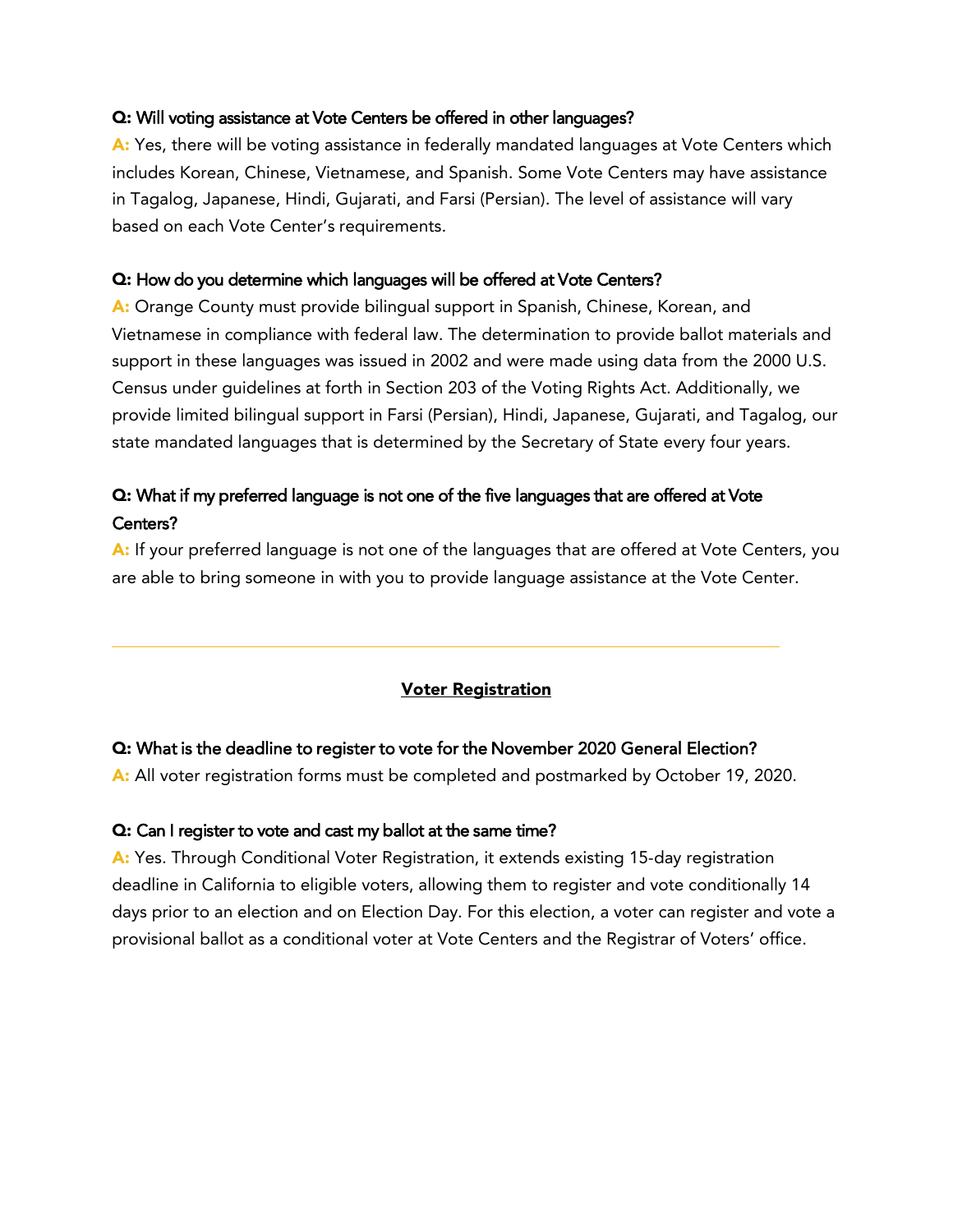### Q: What are the requirements to be a registered voter in Orange County?

A: To be a registered voter in Orange County, you must be:

- 18 years of age or older
- Citizen of the United States
- Resident of Orange County
- Not currently in state or federal prison or on parole for the conviction of a felony
- Not currently found mentally incompetent to vote by a court

### Q: What do I need in order to register to vote?

A: To register to vote, you will need your current address, Social Security Number or Driver's License number. You can register at our office, at any Vote Center, online, or fill out a registration form and send via United State Postal Service.

### March 2020 Presidential Election Primary

### Q: What's on the November 2020 Presidential General Election ballot?

A: The November 2020 Presidential General Election ballot will have candidates for President of the United States, Representatives in Congress, State Senate, State Assembly, Orange County Board of Supervisors, and Orange County Board of Education. Additionally, any local measures, countywide measures, and state propositions will be on the ballot as well. For a full list, please visit ocvote.com

# Q: Can I change my party on my registration before the November 2020 Presidential General Election?

A: Yes! To update your registration, you can re-register to vote and change your party preference then in advance of the voting period.

# Q: What are the dates and hours for Vote Centers during the November 2020 Presidential General Election?

A: From October 30 through November 2, Vote Centers will be open 8:00am-8:00pm. On Election Day, November 3, all Vote Centers will be open from 7:00am-8:00pm.